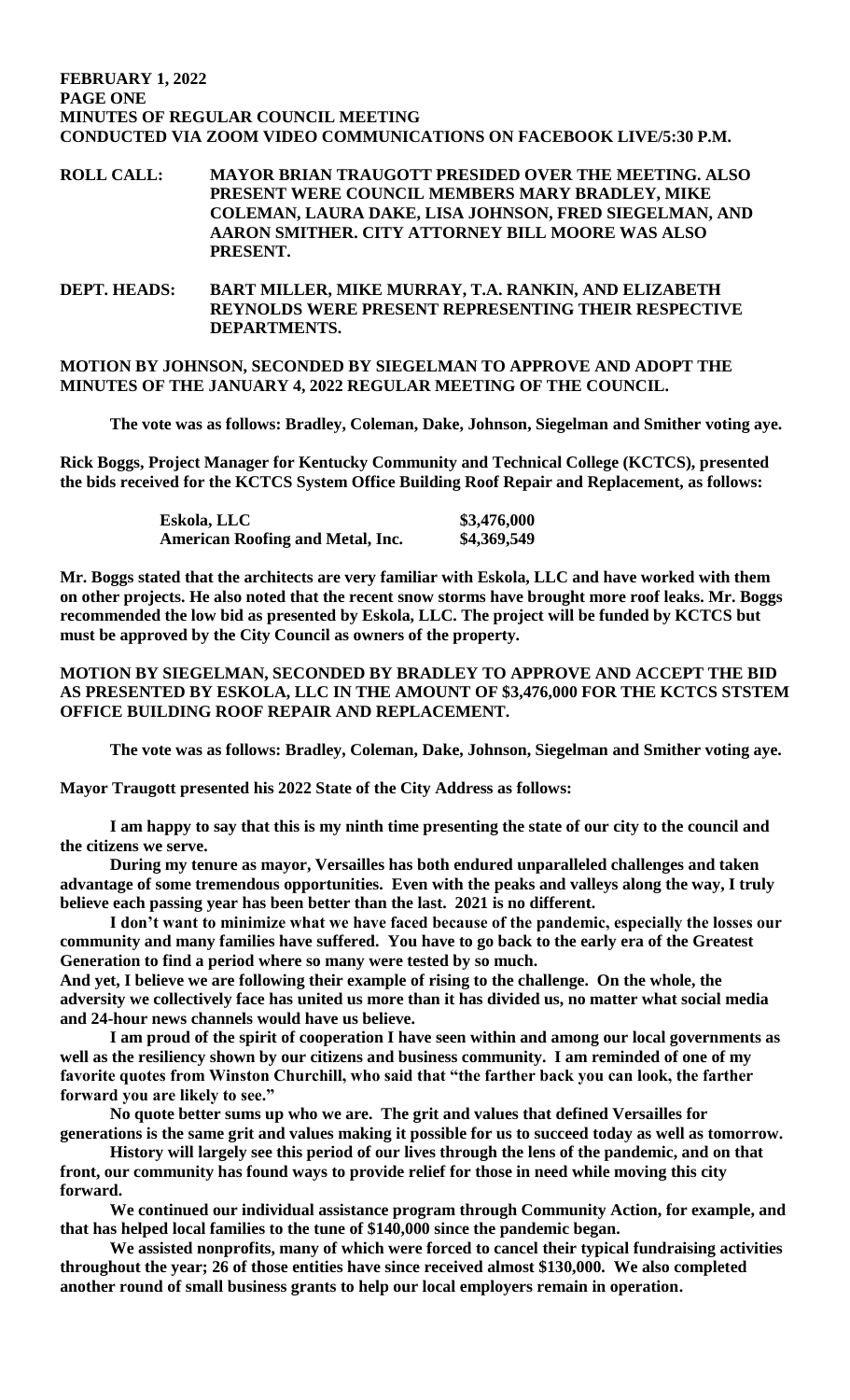#### **FEBRUARY 1, 2022 PAGE TWO MINUTES OF REGULAR COUNCIL MEETING CONDUCTED VIA ZOOM VIDEO COMMUNICATIONS ON FACEBOOK LIVE/5:30 P.M.**

**We used some of our ARPA allocation to award premium pay to our city employees who put themselves and their families at risk of exposure to COVID-19 while providing essential services.**

**Beyond that well-deserved hero pay, we also overhauled our personnel policy so that it is more employee and community friendly. That, in turn, will improve our recruitment and retention efforts and the city itself.**

**Among those changes are expanding our leave policies to promote volunteering and to encourage blood donations. We also now have paid parental leave for our employees when they have a new child.** 

**In addition to investing in our personnel, we also spent 2021 investing in our fixed assets. Here, the list is especially long.**

**We completed the walking path between Crossfield and Douglas and successfully lobbied the state to have South Main St and the U.S. 60 bypass resurfaced.**

**We have continued to move towards the start of construction on the High Street sidewalk.**

**We entered into a contract to purchase a new and long-overdue fire engine.**

**We have taken the necessary steps to move forward with replacing the windows at City Hall when inventories are available, a move that will increase energy efficiency, safety and comfort.**

**We adopted a neighborhood grant program to invest in smaller projects to improve the spaces where people live and spend most of their time.** 

**We sold the old police station and anxiously await the private investment that is soon to replace it.**

**We renewed our certification as a Work Ready Community and officially started down the path of earning designation as an Age Friendly Community.** 

**We partnered with the county through the Parks & Recreation Department to see the opening of the Huntertown Community Interpretive Park.**

**We promoted awareness for breast cancer through a partnership with Pink Sisters that displayed banners of breast cancer survivors and those who lost their battles with the horrible disease.**

**We also reduced our property tax rate while still maintaining a healthy fund balance at the end of the fiscal year.**

**Finally, and in true spirit of the season, we solicited private donations and saw the first-ever county-government investment that helped us have the best Christmas decorations and programming this community has ever seen.** 

**That brings me back to the strong relationships Versailles has with our community partners. Those include Judge Kay and the Fiscal Court; Mayor Vandegrift and Midway City Council; Public Health Director Cassie Prather and Woodford County Health Department; and Superintendent Danny Adkins and the Woodford County Board of Education.**

**Without them working alongside us, we would not have had the type of success in 2021 that I just described. These partnerships will be even more vital as we move forward on an ambitious agenda for 2022.** 

**One long-anticipated action we should see in the coming months is the federal EPA designating Versailles as an MS4 community. This will require the city to develop a comprehensive storm-water management program.**

**This isn't something we will rush into. Our first step will be working with our GIS director Kenneth Johns to finalize a complete inventory of our stormwater infrastructure around the community. We will then do what is required by the federal government to reduce pollutants into our streams and groundwater sources.** 

**Another infrastructure focus for 2022 is the continued rehabilitation and growth of our sidewalks. Kenneth has already mapped the city to determine where we are lacking sidewalk connectivity.**

**After that analysis and prioritizing where the need is greatest, we will begin filling in our sidewalk gaps. I am pleased that there is consensus on our council to do this, and to create a costsharing program.**

**Although supply-chain issues have been a problem, we will finally see our new smart meters being installed sometime this spring. These meters are geared toward providing better and more accurate service to our utility customers and allowing leaks and other unknown usage to be detected well before bills go out and a large balance has accumulated.** 

**If 2020 is the year when the pandemic staggered us economically and 2021 is the year when we learned to adjust, 2022 must be the year when we complete our post-pandemic economic foundation for Versailles. The investments I just described and many others will make that possible.**

**With that in mind, we have a few sites either online or nearly complete that will attract businesses with good-paying jobs.**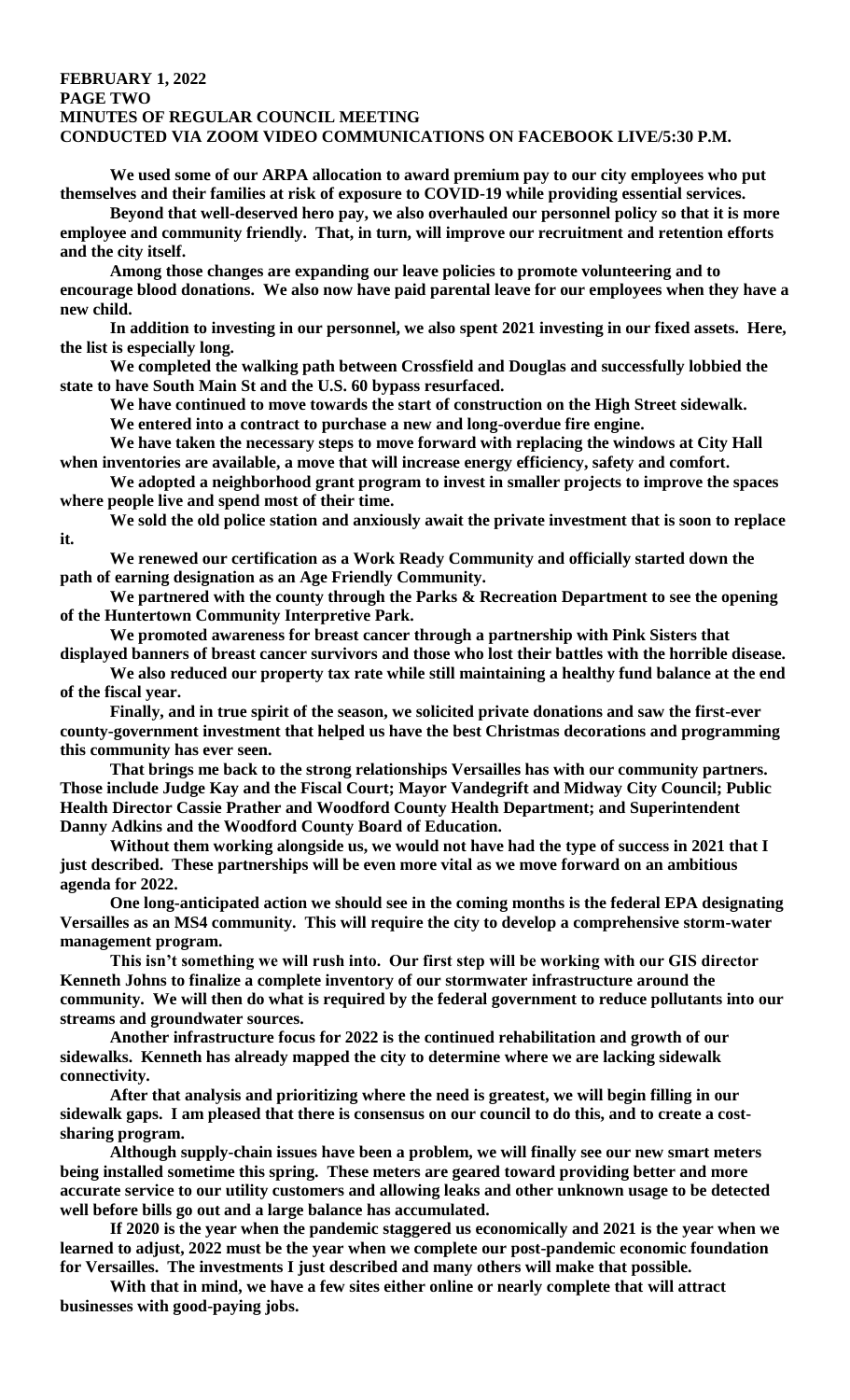#### **FEBRUARY 1, 2022 PAGE THREE MINUTES OF REGULAR COUNCIL MEETING CONDUCTED VIA ZOOM VIDEO COMMUNICATIONS ON FACEBOOK LIVE/5:30 P.M.**

**In order to distinguish ourselves from other communities, we will finally tackle the ordinances that will create a new round of economic development incentives to lure new or expanding businesses that pay well and invest in our city.**

**We will also look again at shifting our business tax structure from one based on net profits to one based on gross receipts. I believe this is the most equitable and transparent way.**

**We also will enact an ordinance showing our commitment to local businesses and allowing for a local bidder preference in procurement.**

**In addition, we will partner with county government to create a one-stop portal that will let businesses register and pay taxes on a single website.**

**Lastly, we will look at building standards in business zones and the potential for a new zoning classification requiring certain economic, aesthetic and environmental criteria be met.** 

**Another forward-looking measure we will take in 2022 is partnering with Woodford County to retain the services of a grant writer. There is no doubt we are leaving money on the table because of the lack of this specialized skill and the inordinate amount of time it takes to apply for many grants. We also will partner with many entities to complete the downtown revitalization that is so critical to our future identity. One I want to highlight is the space between Rose Hill and Court Street, an area that includes Big Spring Park. This site has seen many plans over the years, but we should complete final details of a project soon that will have a lasting impact.**

**This new location will incorporate one of our signature industries into downtown, capitalize on the unique water feature that exists there, expand our usable public space, improve the aesthetics of the area, and promote our history, all while preserving or expanding the number of public parking spaces.** 

**These past two years have hopefully taught us a lot of lessons, but the one that I pray sticks with us is the acknowledgement that we can't go it alone.**

**When the lockdowns happened in early 2020, we realized just how much we valued not only the companionship of our close family and friends, but also the sense of community we get from gathering with strangers.**

**When our local small businesses suffered and teetered on the edge of collapse, we realized just how much they meant to us collectively, and we all did our part to pull them through.**

**When health professionals told us that vaccinating ourselves against this disease was the best way to help our vulnerable citizens, we rolled up our sleeves and led the commonwealth.**

**When our fellow Kentuckians were victims of an historic tornado, we gave of our money, resources, energy and prayers.**

**Our need to interact with and serve our fellow man is strong. That realization should overshadow all of the things that have divided us lately.** 

**As I alluded to early in my remarks, there are strong forces that feed on that division. We see it on the news and, more locally, in social media forums that thrive in a never-ending race to be the most outraged and the most insulting.** 

**As many of you know, I make it a habit to quote Herald Leader columnist Paul Prather in each of my annual remarks. This year will be no different!** 

**In a column almost a year ago, Prather highlighted a theme we should all keep in mind: "Whatever you believe," he wrote, "you could be wrong."**

**It doesn't take long while reading posts on social media to see the passion of opinions on various topics – some life-or-death and others about the efficiency of local fast-food establishments.**

**It also doesn't take one long to see the anger and borderline hatred some feel for those whose opinion differs. Prather showed us a better way. He wrote:**

**"What if we approached dilemmas of all sorts—political, social, marital, economic—from a place of real humility? From a deep sense of our limitations and lostness, rather than from the smug assurance we already possess the truth for everyone? Imagine how much we might learn from one another, and from God, who the Bible says opposes the proud yet gives grace to the weak. Instead, we want our adversaries to humbly acknowledge they could be mistaken while simultaneously recognizing how right we are. It would serve us well to approach differences of opinion with the thought, 'I know what I believe. I believe it with all my heart. But I could be wrong'"**

**The simple wisdom of his opinion has stuck with me. If we would spend more time seeking to understand the point of view of others instead of shooting proverbial arrows at them, we might not only learn something new but would also see the humanity in our self-proclaimed adversaries.**

**I'm proud of the way we conduct ourselves in this body and among our employees, but we always need to be aware of the temptation of being pulled in the direction of tribalism. I'm not saying it's going to be easy, but I still have faith that we will overcome this pull in 2022 and in the years ahead, just as we have during the difficulty of our recent past.**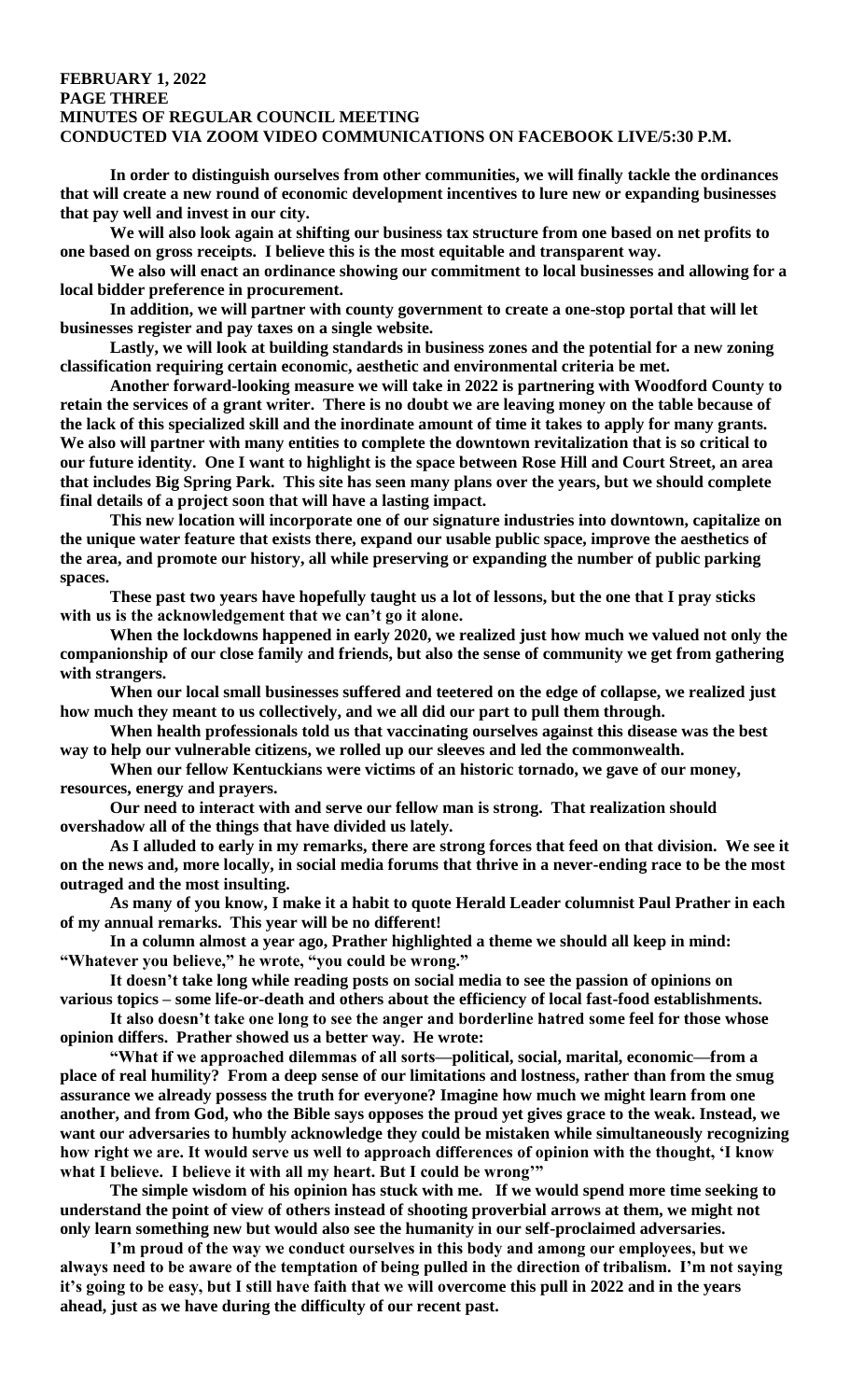#### **FEBRUARY 1, 2022 PAGE FOUR MINUTES OF REGULAR COUNCIL MEETING CONDUCTED VIA ZOOM VIDEO COMMUNICATIONS ON FACEBOOK LIVE/5:30 P.M.**

**I'll close with another simple Paul Prather-ism from this past June.**

**"Be nice. As I've written before, after 40 years of studying the New Testament, I've decided this is the gospel of Jesus Christ in a nutshell: just be nice. Give everybody the benefit of the doubt. When in doubt, say something gracious. Be merciful to sinners, because I'm a sinner, too, and need mercy."**

**Thank you all again for giving me the chance to sum up our city's past and future. I'm looking forward to working with all of you even more closely in the months ahead.**

**At the request of Council member Bradley, City Attorney Bill Moore provided second reading of Ordinance 2022-2 Amending the City of Versailles, Kentucky Annual General Fund Budget for the Fiscal Year July 1, 2021 through June 30, 2022 by Estimating Revenues and Appropriations for the Operation of City Government Services, as follows:**

#### **CITY OF VERSAILLES ORDINANCE NO. 2022-2**

# **TITLE: AN ORDINANCE AMENDING THE CITY OF VERSAILLES, KENTUCKY ANNUAL GENERAL FUND BUDGET FOR THE FISCAL YEAR JULY 1, 2021 THROUGH JUNE 30, 2022 BY ESTIMATING REVENUES AND APPROPRIATIONS FOR THE OPERATION OF CITY GOVERNMENT SERVICES**

**WHEREAS, the Versailles City Council has approved and adopted the proposed Fiscal Year 2021-2022 General Fund budget and recommends that the proposed revenues and appropriations be amended as provided by said Versailles City Council; and NOW, THEREFORE, be it ordained by the City of Versailles,**

**SECTION 1: That the proposed General Fund budget for the Fiscal Year beginning July 1, 2021 and ending June 30, 2022 hereby be amended as follows:**

|                                                 | <b>GENERAL FUND</b> |               |
|-------------------------------------------------|---------------------|---------------|
| <b>ESTIMATED REVENUES</b>                       |                     |               |
| <b>Property Taxes</b>                           | $$ -730,000$        | \$<br>740,000 |
| <b>License and Permits</b>                      | 6,381,000           | 6,431,000     |
| <b>Intergovernmental Revenues</b>               | $-3,502,236$        | 3,732,226     |
| <b>Charges for Services</b>                     | 112,000             |               |
| <b>Other Income</b>                             | 97,000              | 272,000       |
| <b>911 Operational Revenues</b>                 | 926,000             |               |
| <b>TOTAL ESTIMATED REVENUES</b>                 | \$11,748,236        | \$11,287,226  |
| <b>ESTIMATED OPERATING EXPENSES</b>             |                     |               |
| <b>General Government</b>                       |                     |               |
| <b>City Council</b>                             | \$2,962,694         | \$2,826,094   |
| <b>City Clerk</b>                               | 409,109             |               |
| <b>Mayor</b>                                    | 83,509              |               |
| <b>General Public Service</b>                   |                     |               |
| <b>Police</b>                                   | 4,694,173           |               |
| <b>Asset Forfeiture</b>                         | 30,000              | 80,000        |
| <b>911 Operations</b>                           | 1,107,246           |               |
| <b>Transfer from General for 911 Operations</b> |                     | 517,582       |
| <b>Fire</b>                                     | 1,712,150           |               |
| <b>Street</b>                                   | 1,039,669           | 1,062,669     |
| <b>Cemetery</b>                                 | 342,158             | 344,058       |
| <b>TOTAL ESTIMATED OPERATING EXPENSES</b>       | \$12,380,708        | \$11,729,344  |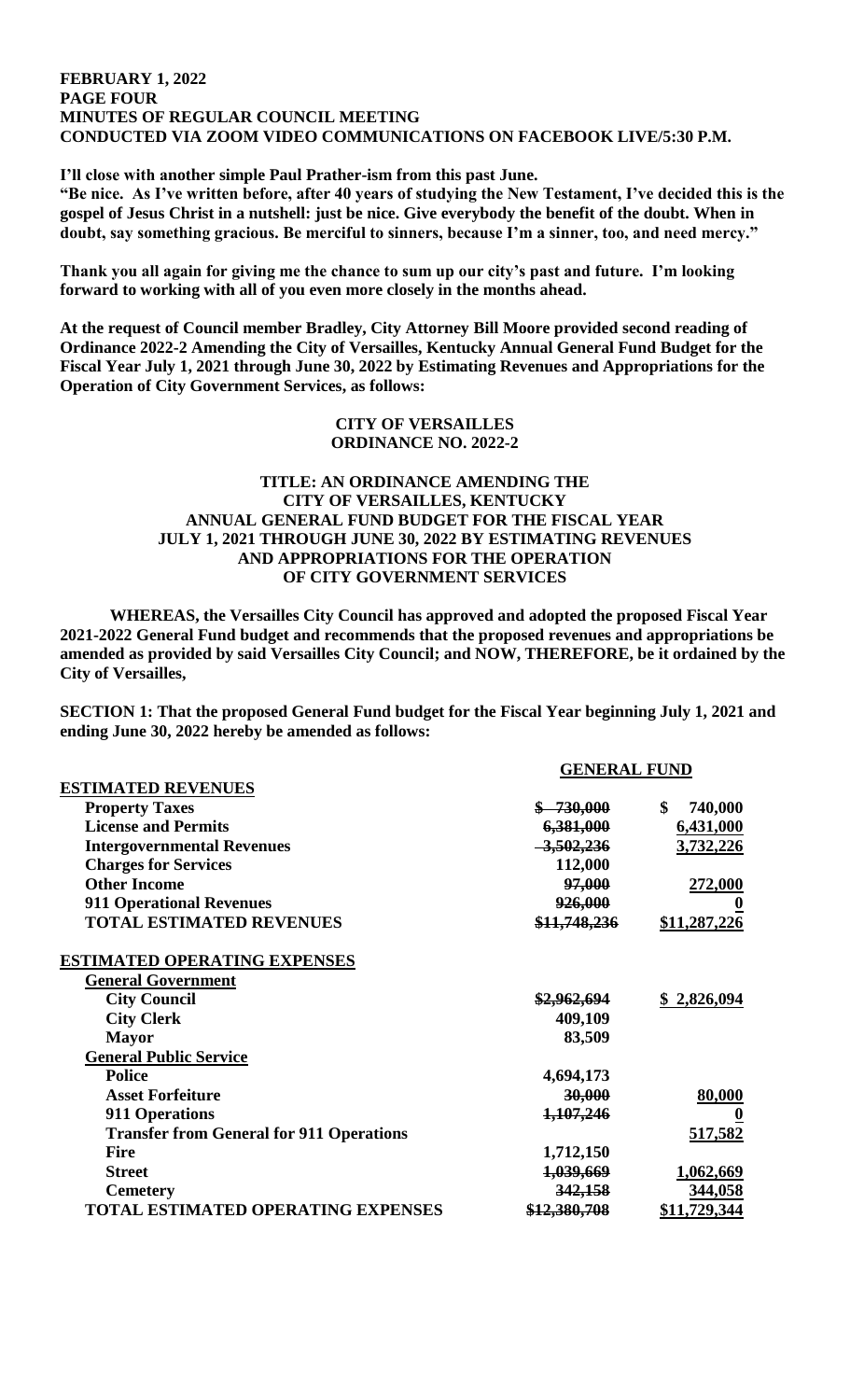#### **FEBRUARY 1, 2022 PAGE FIVE MINUTES OF REGULAR COUNCIL MEETING CONDUCTED VIA ZOOM VIDEO COMMUNICATIONS ON FACEBOOK LIVE/5:30 P.M.**

#### **ESTIMATED CAPITAL EXPENSES**

| <b>Council</b>                                 | 55,000                  | 75,000                  |
|------------------------------------------------|-------------------------|-------------------------|
| <b>Clerk</b>                                   | 23,000                  |                         |
| <b>Police</b>                                  | 256,000                 |                         |
| 911                                            | 35,000                  | $\overline{\mathbf{0}}$ |
| <b>Fire</b>                                    | 734,000                 | 750,625                 |
| <b>Street</b>                                  | 265,400                 | 610,700                 |
| <b>Cemetery</b>                                | 13,500                  |                         |
| <b>TOTAL ESTIMATED CAPITAL EXPENSES</b>        | \$1,381,900             | \$1,728,825             |
| ESTIMATED EXPENSES (OPERATING/CAPITAL)         |                         |                         |
| (OVER)/UNDER REVENUES                          | \$(2,014,372)           | \$(2,170,943)           |
| <b>ACTUAL FUND BALANCE AT JUNE 30, 2021</b>    | \$8,640,825             |                         |
| <b>PROJECTED FUND BALANCE AT JUNE 30, 2022</b> | <del>\$ 6,626,453</del> | \$6,469,882             |

 **WHEREAS, this ordinance shall become effective upon passage and publication as required by law.**

**INTRODUCED and given first reading at a meeting of the Versailles City Council on the 18th day of January, 2022 and fully adopted after the second reading at a meeting of said Council held on the 1 st day of February, 2022.**

#### **APPROVED:**

#### **\_\_\_\_\_\_\_\_\_\_\_\_\_\_\_\_\_\_\_\_\_\_\_\_\_\_\_\_\_\_\_\_\_ BRIAN TRAUGOTT, MAYOR CITY OF VERSAILLES, KENTUCKY**

**ATTEST:**

# **ELIZABETH C. REYNOLDS, CITY CLERK**

**\_\_\_\_\_\_\_\_\_\_\_\_\_\_\_\_\_\_\_\_\_\_\_\_\_\_\_\_\_\_\_\_\_\_\_\_**

**MOTION BY SIEGELMAN, SECONDED BY DAKE TO APPROVE AND ADOPT ORDINANCE 2022-2 AMENDING THE CITY OF VERSAILLES, KENTUCKY ANNUAL GENERAL FUND BUDGET FOR THE FISCAL YEAR JULY 1, 2021 THROUGH JUNE 30, 2022 BY ESTIMATING REVENUES AND APPROPRIATIONS FOR THE OPERATION OF CITY GOVERNMENT SERVICES.** 

**The vote was as follows: Bradley, Coleman, Dake, Johnson, Siegelman and Smither voting aye.** 

**At the request of Council member Coleman, City Attorney Moore provided second reading of Ordinance 2022-3 Amending the City of Versailles, Kentucky Annual Enterprise Fund Budget for the Fiscal Year Beginning July 1, 2021 through June 30, 2022 by Estimating Revenues and Appropriations for the Operation of the Enterprise Fund, as follows:**

#### **CITY OF VERSAILLES ORDINANCE NO. 2022-3**

# **TITLE: AN ORDINANCE AMENDING THE CITY OF VERSAILLES, KENTUCKY ANNUAL ENTERPRISE FUND BUDGET FOR THE FISCAL YEAR BEGINNING JULY 1, 2021 THROUGH JUNE 30, 2022 BY ESTIMATING REVENUES AND APPROPRIATIONS FOR THE OPERATION OF THE ENTERPRISE FUND**

**WHEREAS, the Versailles City Council has approved and adopted the proposed Fiscal Year 2021- 2022 budget and recommends that the proposed revenues and appropriations be amended by said Versailles City Council; and NOW, THEREFORE, be it ordained by the City of Versailles,**

**SECTION 1: That the proposed Enterprise Fund budget for the Fiscal Year beginning July 1, 2021 and ending June 30, 2022 hereby be amended as follows:**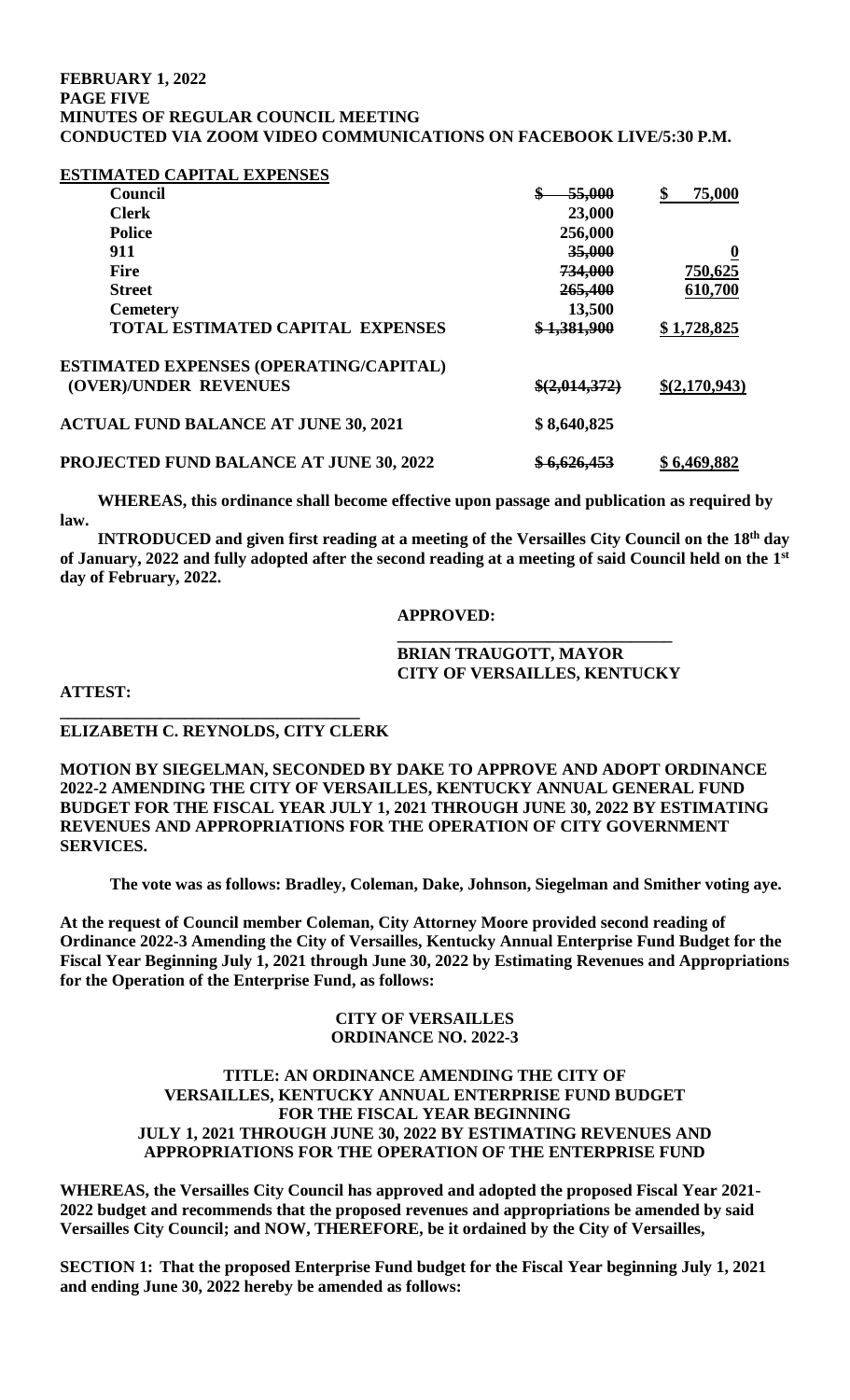#### **FEBRUARY 1, 2022 PAGE SIX MINUTES OF REGULAR COUNCIL MEETING CONDUCTED VIA ZOOM VIDEO COMMUNICATIONS ON FACEBOOK LIVE/5:30 P.M.**

#### **WATER, SEWER, GARBAGE**

| ESTIMATED KE VENUES                            |                         |                  |
|------------------------------------------------|-------------------------|------------------|
| <b>Water Service</b>                           | \$3,500,000             |                  |
| <b>Meter Sales of Water</b>                    | 1,000                   |                  |
| <b>Sewer Service</b>                           | 3,800,000               |                  |
| <b>Turn-On Fees</b>                            | 22,000                  |                  |
| <b>Tap-On Fees</b>                             | 200,000                 |                  |
| <b>Penalties</b>                               | 175,000                 |                  |
| <b>Check Fees</b>                              | 4,000                   |                  |
| <b>Sewer Service - Stonegate</b>               | 320,000                 |                  |
| <b>Sewer-Septic Tank Waste</b>                 | 140,000                 |                  |
| <b>Interest Income</b>                         | 10,000                  |                  |
| <b>Refuse Collection Revenue</b>               | 685,000                 |                  |
| <b>Wastewater Impact Fees</b>                  | 140,000                 |                  |
| 2018-19 Bond Issue Revenue                     | $\theta$                | 457,647<br>\$    |
| <b>TOTAL ESTIMATED REVENUES</b>                | \$8,997,000             | \$9,454,647      |
| <b>ESTIMATED OPERATING EXPENSES</b>            |                         |                  |
| <b>Water Department</b>                        | \$3,344,622             |                  |
| <b>Sewer Department</b>                        | 3,315,133               |                  |
| <b>Garbage Department</b>                      | 685,000                 |                  |
| <b>TOTAL ESTIMATED OPERATING EXPENSES</b>      | \$7,344,755             |                  |
| <b>ESTIMATED CAPITAL EXPENSES</b>              |                         |                  |
| <b>Water Department</b>                        | \$<br>999,600           |                  |
| <b>Sewer Department</b>                        | 939,600                 | \$1,365,718      |
| <b>Garbage Department</b>                      | $\boldsymbol{0}$        |                  |
| <b>TOTAL ESTIMATED CAPITAL EXPENSES</b>        | \$1,938,600             | \$2,365,318      |
| <b>ESTIMATED EXPENSES (OPERATING/CAPITAL)</b>  |                         |                  |
| (OVER)/UNDER REVENUES                          | $\frac{6}{5}$ (286,355) | \$<br>(255, 426) |
| <b>ACTUAL FUND BALANCE AT JUNE 30, 2021</b>    | \$13,712,939            |                  |
| <b>PROJECTED FUND BALANCE AT JUNE 30, 2022</b> | \$13,426,584            | \$13,457,513     |
|                                                |                         |                  |

 **WHEREAS, this ordinance shall become effective upon passage and publication as required by law.** 

**INTRODUCED and given first reading at a meeting of the Versailles City Council on the 18th day of January, 2022 and fully adopted after the second reading at a meeting of said Council held on the 1st day of February, 2022.** 

# **APPROVED:**

# **BRIAN TRAUGOTT, MAYOR CITY OF VERSAILLES, KENTUCKY**

**\_\_\_\_\_\_\_\_\_\_\_\_\_\_\_\_\_\_\_\_\_\_\_\_\_\_\_\_\_\_\_\_\_\_\_**

#### **ATTEST:**

**ESTIMATED REVENUES**

# **ELIZABETH C. REYNOLDS, CITY CLERK**

**\_\_\_\_\_\_\_\_\_\_\_\_\_\_\_\_\_\_\_\_\_\_\_\_\_\_\_\_\_\_\_\_\_\_\_\_\_**

**MOTION BY COLEMAN, SECONDED BY DAKE TO APPROVE AND ADOPT ORDINANCE 2022-4 AMENDING THE CITY OF VERSAILLES, KENTUCKY ANNUAL ENTERPRISE FUND BUDGET FOR THE FISCAL YEAR BEGINNING JULY 1, 2021 THROUGH JUNE 30, 2022 BY ESTIMATING REVENUES AND APPROPRIATIONS FOR THE OPERATION OF THE ENTERPRISE FUND.** 

**The vote was as follows: Bradley, Coleman, Dake, Johnson, Siegelman and Smither voting aye.**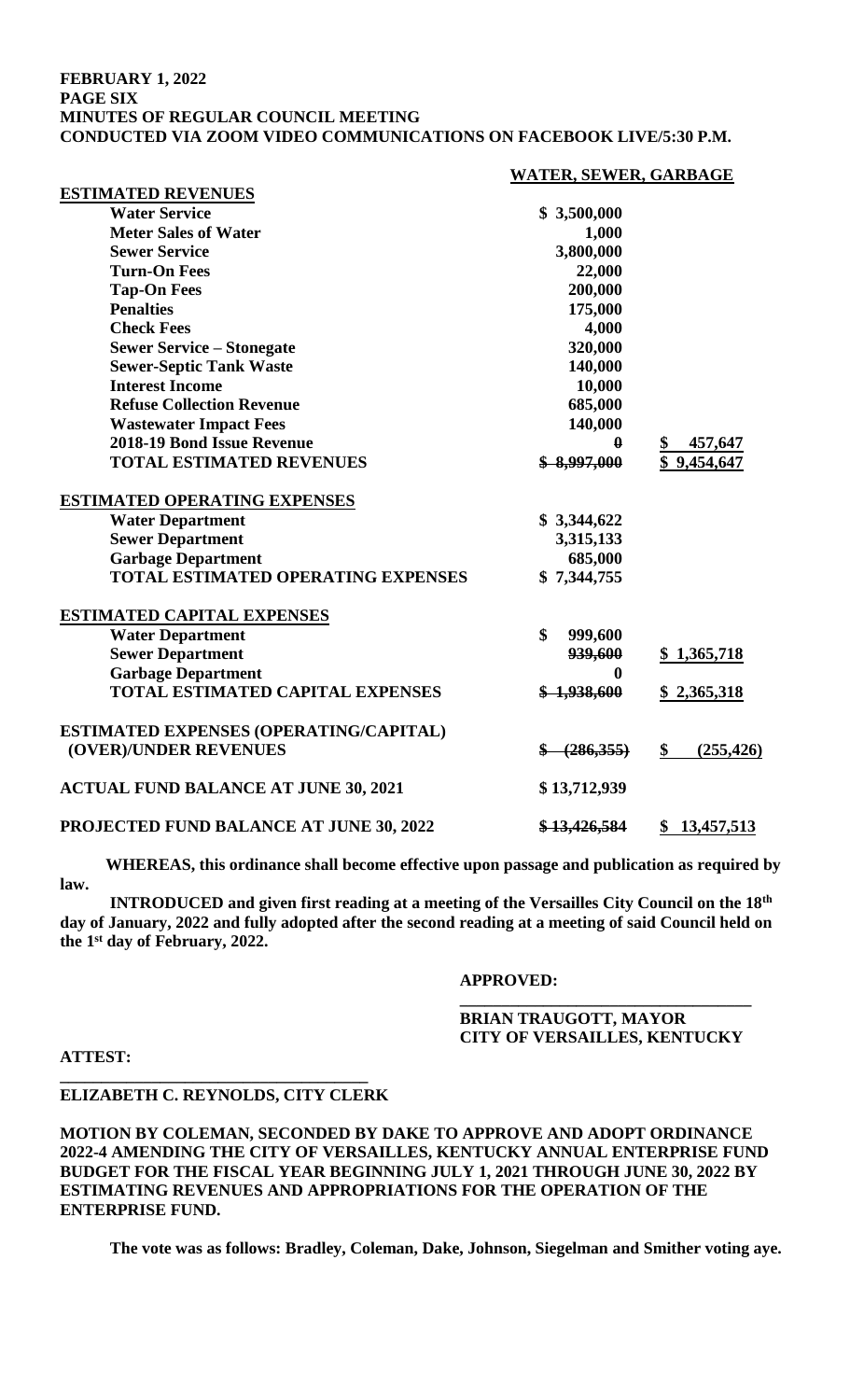#### **FEBRUARY 1, 2022 PAGE SEVEN MINUTES OF REGULAR COUNCIL MEETING CONDUCTED VIA ZOOM VIDEO COMMUNICATIONS ON FACEBOOK LIVE/5:30 P.M.**

**At the request of Council member Bradley, City Attorney Moore provided second reading of Ordinance 2022-4 Approving and Adopting the City of Versailles, Kentucky Annual 911 Fund Budget for the Fiscal Year July 1, 2021 through June 30, 2022 by Estimating Revenues and Appropriation for the Operation of City 911 Dispatch Services, as follows:**

### **CITY OF VERSAILLES ORDINANCE NO. 2022-4**

# **TITLE: AN ORDINANCE APPROVING AND ADOPTING THE CITY OF VERSAILLES, KENTUCKY ANNUAL 911 FUND BUDGET FOR THE FISCAL YEAR JULY 1, 2021 THROUGH JUNE 30, 2022 BY ESTIMATING REVENUES AND APPROPRIATIONS FOR THE OPERATION OF CITY 911 DISPATCH SERVICES**

**WHEREAS, the Interlocal Agreement by and Between the Versailles City Government, the Midway City Government, and the Woodford County Fiscal Court Pertaining to the Operation and Maintenance of 911 Emergency Services for Versailles, Midway, and all of Woodford County recorded on June 26, 2021, states that the 911 monies shall not be part of any agencies general fund, and**

**WHEREAS, the City of Versailles Fiscal Year 2021 audit recommended that the 911 revenues and expenses be removed from the general fund and a separate fund created, and**

**WHEREAS, this Ordinance reflects the budget for the newly created 911 fund, and** 

**WHEREAS, the Versailles City Council has reviewed the proposed Fiscal Year 2021-2022 911 Fund budget and recommends that the proposed revenues and appropriations be approved and adopted by said Versailles City Council; and NOW, THEREFORE, be it ordained by the City of Versailles,**

**SECTION 1: That the proposed 911 Fund budget for the Fiscal Year beginning July 1, 2021 and ending June 30, 2022 hereby be approved and adopted as follows:**

# **911 FUND**

| <b>TRANSFER FROM GENERAL FOR 911 OPERATIONS</b> |   | \$517,582   |
|-------------------------------------------------|---|-------------|
| <b>TOTAL ESTIMATED 2021-2022 REVENUES</b>       |   | \$926,000   |
| <b>TOTAL ESTIMATED OPERATING EXPENSES</b>       |   | \$1,107,246 |
| <b>TOTAL ESTIMATED CAPITAL EXPENSES</b>         | S | 35,000      |
| <b>PROJECTED FUND BALANCE AT JUNE 30, 2022</b>  |   | \$301,336   |

 **WHEREAS, this ordinance shall become effective upon passage and publication as required by law.**

**INTRODUCED and given first reading at a meeting of the Versailles City Council on the 18th day of January, 2022 and fully adopted after the second reading at a meeting of said Council held on the 1st day of February, 2022.** 

# **APPROVED:**

**BRIAN TRAUGOTT, MAYOR CITY OF VERSAILLES, KENTUCKY**

**\_\_\_\_\_\_\_\_\_\_\_\_\_\_\_\_\_\_\_\_\_\_\_\_\_\_\_\_\_\_\_\_\_**

**ATTEST:**

#### **\_\_\_\_\_\_\_\_\_\_\_\_\_\_\_\_\_\_\_\_\_\_\_\_\_\_\_\_\_\_\_\_\_\_\_\_ ELIZABETH C. REYNOLDS, CITY CLERK**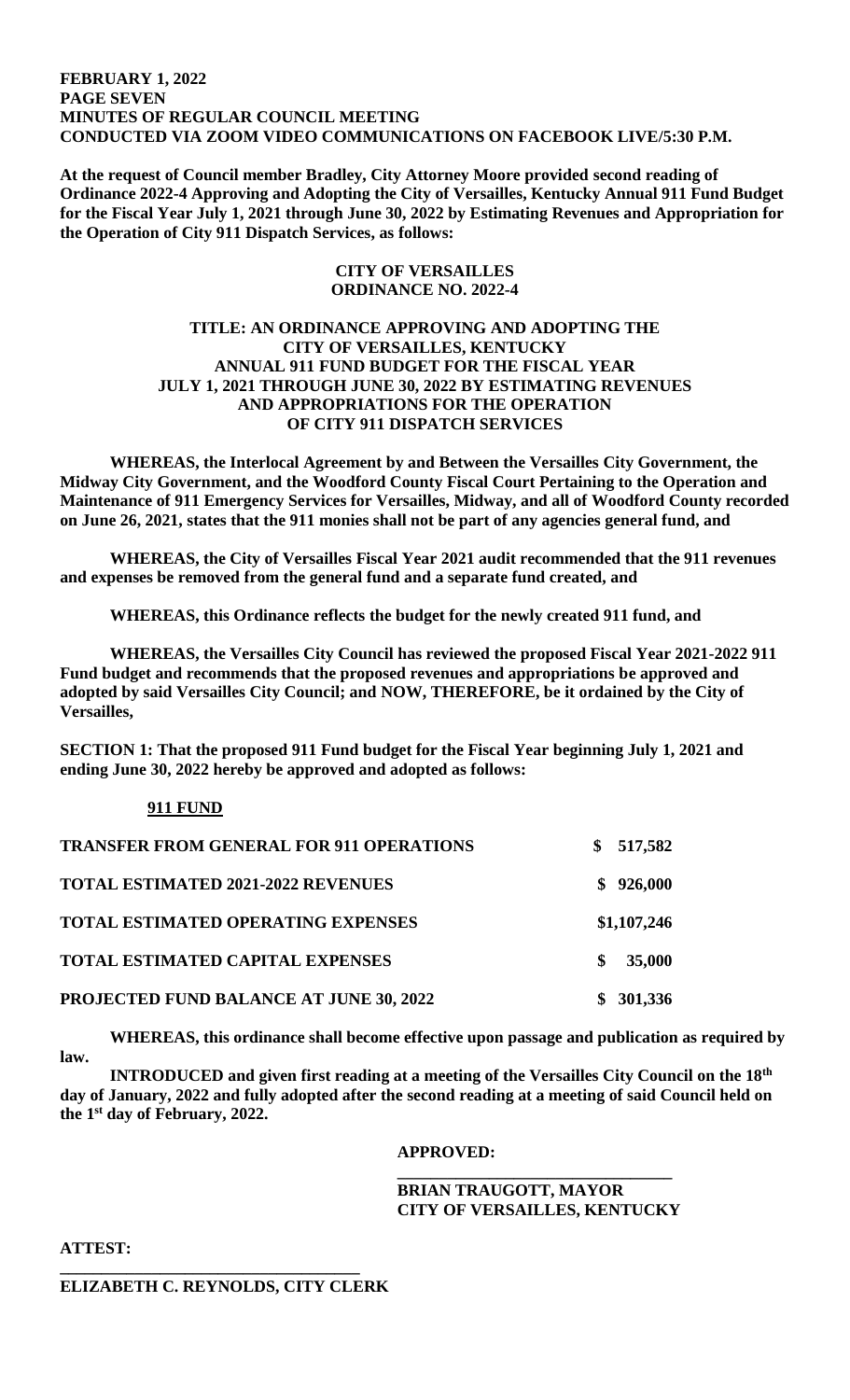#### **FEBRUARY 1, 2022 PAGE EIGHT MINUTES OF REGULAR COUNCIL MEETING CONDUCTED VIA ZOOM VIDEO COMMUNICATIONS ON FACEBOOK LIVE/5:30 P.M.**

# **MOTION BY DAKE, SECONDED BY BRADLEY TO APPROVE AND ADOPT ORDINANCE 2022-4 APPROVING AND ADOPTING THE CITY OF VERSAILLES, KENTUCKY ANNUAL 911 FUND BUDGET FOR THE FISCAL YEAR JULY 1, 2021 THROUGH JUNE 30, 2022 BY ESTIMATING REVENUES AND APPROPRIATIONS FOR THE OPERATION OF THE CITY 911 DISPATCH SERVICES.**

**The vote was as follows: Bradley, Coleman, Dake, Johnson, Siegelman and Smither voting aye.** 

**At the request of Council member Coleman, City Attorney Moore provided first reading of Ordinance 2022-5 Rezoning 2.491 Acres Known as 1011 Tyrone Pike from the I-2 Zone Designation to the B-1 Zone Designation.** 

**Public Works Director Bart Miller presented the following quotes for the pump replacement at the Merewood Sewer Lift Station:**

| <b>Straeffer Pump and Supply</b> | \$7,782.00 |
|----------------------------------|------------|
| <b>KM Specialty Pumps, Inc.</b>  | \$8,647.00 |

**Mr. Miller recommended the low quote as presented by Straeffer Pump and Supply.** 

**MOTION BY SIEGELMAN, SECONDED BY JOHNSON TO APPROVE AND ACCEPT THE QUOTE AS PRESENTED BY STRAEFFER PUMP AND SUPPLY IN THE AMOUNT OF \$7,782.00 FOR THE PUMP REPLACEMENT AT THE MEREWOOD SEWER LIFT STATION.** 

**The vote was as follows: Bradley, Coleman, Dake, Johnson, Siegelman and Smither voting aye.** 

**Mayor Traugott presented a twelve month contract for a grant writer, Suzanne Liebee, to do work for the City of Versailles and Woodford Fiscal Court. The scope of the work includes grant writing services and researching grant opportunities. She would be paid \$20.00 per hour which would be shared between the City and County. Mayor Traugott noted that the contract has already been approved and adopted by Fiscal Court. He also stated that the schedule would be on an as needed basis.** 

# **MOTION BY BRADLEY, SECONDED BY SMITHER TO APPROVE AND ADOPT THE INDEPENDENT CONTRACTOR AGREEMENT FOR GRANT WRITING SERVICES BETWEEN THE CITY OF VERSAILLES, WOODFORD FISCAL COURT, AND SUZANNE LIEBEE.**

**The vote was as follows: Bradley, Coleman, Dake, Johnson, Siegelman and Smither voting aye.** 

# **Mayor Miscellaneous**

**Mayor Traugott noted that City Hall is closed this week, and was closed last week, out of an abundance of caution to the public and employees due to an outbreak of COVID among City Hall staff.** 

**He stated that Community Action has informed him that a lot of the people they serve have maxed out their allowable benefit per the City's adopted Municipal Order on Individual Assistance. He said he would like to discuss further at next week's Work Session.** 

**He noted that the Housing Needs Survey will go live on social media this week.** 

**Mayor Traugott stated that next week's Work Session will be at 4:30pm on February 8th via Zoom and the agenda would include the Individual Assistance program and Economic Development.** 

**He informed the Council that the RFP solicitation for the entertainment center closed yesterday at 4:00pm.** 

**He also discussed the recent Boil Water Advisory which affected over 3,000 customers and stressed the importance of everyone in the community signing up for Woodford Alerts.**